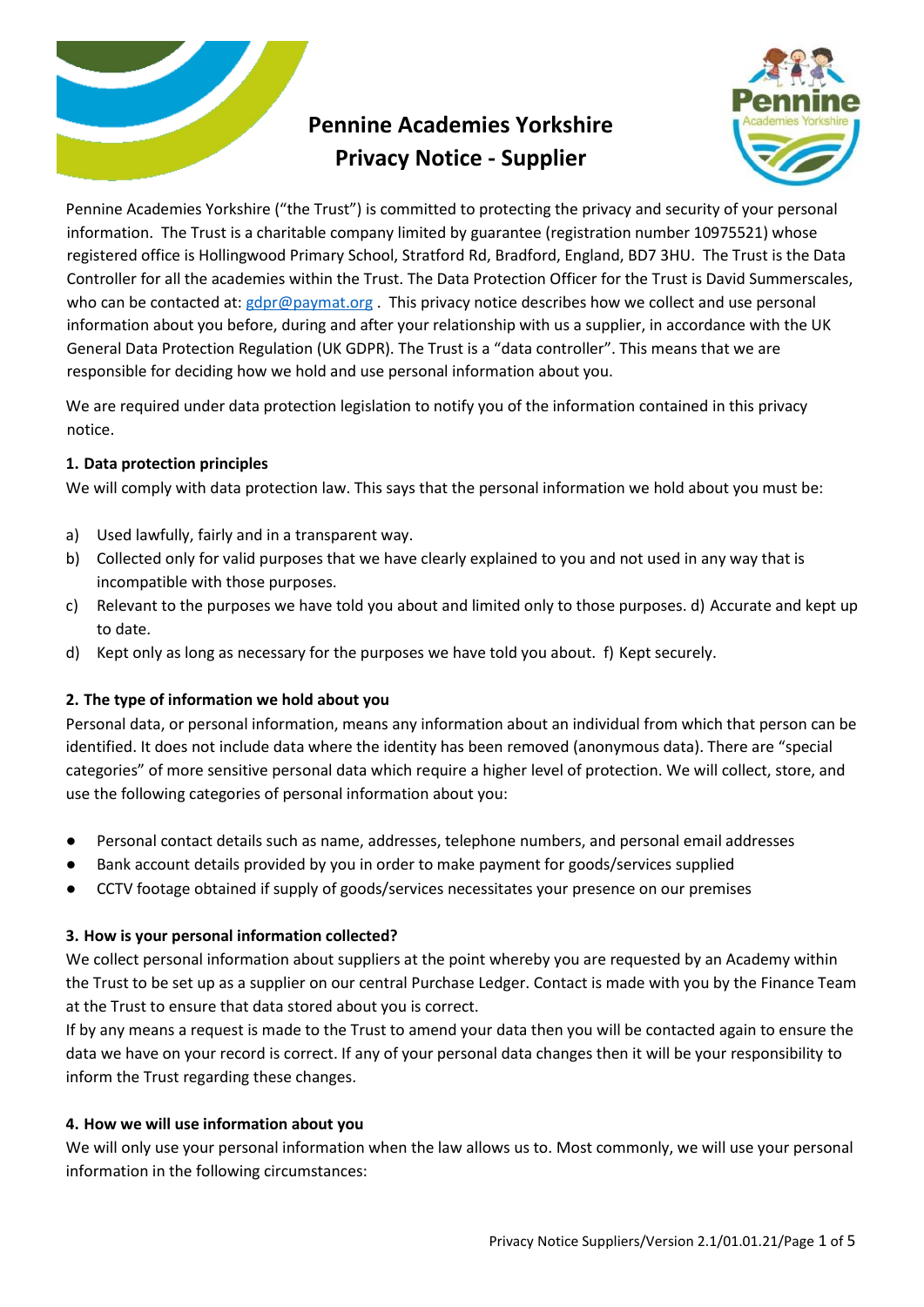- a) Where we need to perform the contract we have entered into with you
- b) Where we need to comply with a legal obligation
- c) Where we need to protect your interests (or someone else's interests)
- d) Where it is needed in the public interest or for official purposes

#### **5. Situations in which we will use your personal information**

The situations in which we will process your personal information are listed below.

- Setting up an account on our central Purchase Ledger
- Making payment for supply of goods/services
- Dealing with any queries regarding Purchase Orders or payments due to you
- Business management, administrative and planning purposes, including accounting and auditing
- Responding to complaints or investigations from stakeholders or our regulators
- Sending you communications connected with your role as a supplier
- Complying with health and safety obligations
- Complying with safeguarding obligations
- To prevent fraud
- In appropriate circumstances to liaise with regulatory bodies, the Department for Education, the DBS and the Local Authority about your suitability to be a supplier or in connection with other regulatory matters. Some of the above grounds for processing will overlap and there may be several grounds which justify our use of your personal information. In addition, the Academy may also use CCTV cameras around the Academy site for security purposes and for the protection of staff and pupils. CCTV footage may be referred to during the course of investigating. CCTV footage involving suppliers will only be processed to the extent that it is lawful to do so. Please refer to the individual Academy CCTV policy for more details.

#### **6. If you fail to provide personal information**

If you fail to provide certain information when requested, we may be prevented from complying with our legal or contractual obligations. we may also be unable to discharge our obligations which may be in the public interest or for official purposes.

#### **7. Change of purpose**

We will only use your personal information for the purposes for which we collected it, unless we reasonably consider that we need to use it for another reason and that reason is compatible with the original purpose. If we need to use your personal information for an unrelated purpose, we will notify you and we will explain the legal basis which allows us to do so.

Please note that we may process your personal information without your knowledge or consent, in compliance with the above rules, where this is required or permitted by law.

#### **8. Data sharing**

We may have to share your data with third parties, including third-party service providers and other organisations. In particular, we may share your data with organisations including, but not limited to, the following:

- Finance system provider
- Banking provider
- HMRC
- The Local Authority
- The Department for Education
- The Education & Skills Funding Agency
- Other academies or departments within the Wellspring Academy Trust
- The Disclosure and Barring Service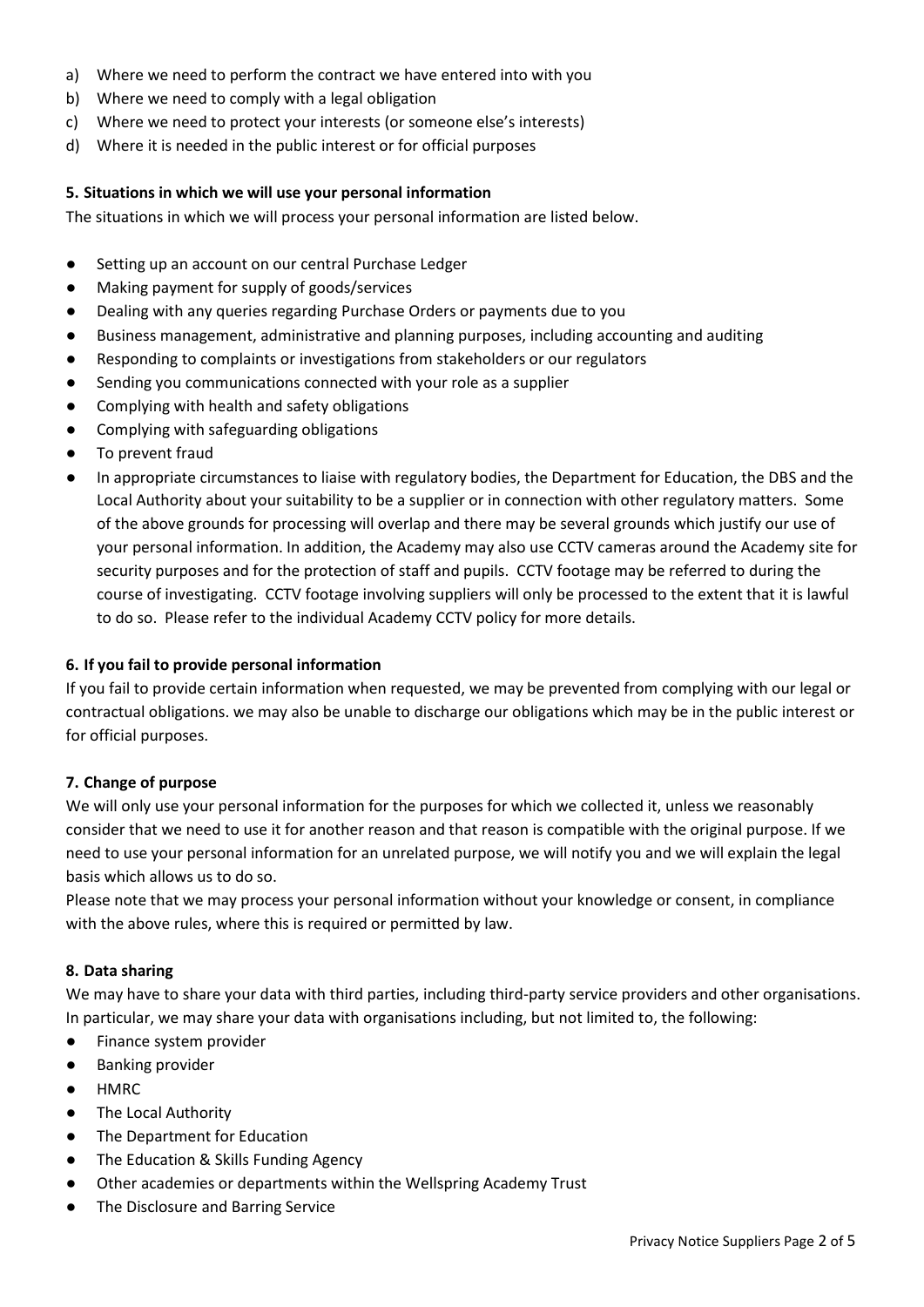- The Police or other law enforcement agencies
- Our legal advisors
- Other external consultants
- Insurance providers
- **Trust Auditors**

We require third parties to respect the security of your data and to treat it in accordance with the law. Some of the organisations referred to above are joint data controllers. This means we are all responsible to you for how we process your data.

### **9. International transfers**

A small number of data processors used by the Trust and its academies are based outside the UK and so their processing of your personal data will involve a transfer of data outside the UK. These processors are predominantly applications and information systems used by the academies to further pupil's learning. Some UK based processors may also use sub-processors (such as cloud service providers) which are located outside of the UK.

Whenever we transfer your personal data out of the UK, the Trust will ensure a similar degree of protection is afforded to it by ensuring at least one of the following safeguards is implemented:

- a. We will transfer your personal data to countries that have been deemed to provide an adequate level of protection for personal data by the European Commission or Secretary of State.
- b. Where we use certain service providers who are outside of the adequacy regime, we will use standard data protection clauses approved by the Secretary of State which give personal data the same protection it has in the UK.

## **10. Why might we share your personal information with third parties?**

We will share your personal information with third parties where required by law, where it is needed in the public interest or for official purposes.

## **11. Which third-party service providers process your personal information?**

"Third parties" relates to third-party service providers (including contractors and designated agents). Third-party service provider's processing personal information about you would encompass: The finance system and banking provider to the Trust for the purposes of making BACS payments to you for goods/services supplied.

## **12. How secure is your information with third-party service providers?**

All our third-party service providers are required to take appropriate security measures to protect your personal information in line with our policies. We do not allow our third-party service providers to use your personal data for their own purposes. We only permit them to process your personal data for specified purposes and in accordance with our instructions.

#### **13. What about other third parties?**

We may share your personal information with other third parties, for example if there are changes to the Trust in future. We may also need to share your personal information with a regulator or to otherwise comply with the law.

From time to time, we may disclose your personal data in response to a request for information pursuant to the Freedom of Information Act 2000 or following a data subject access request.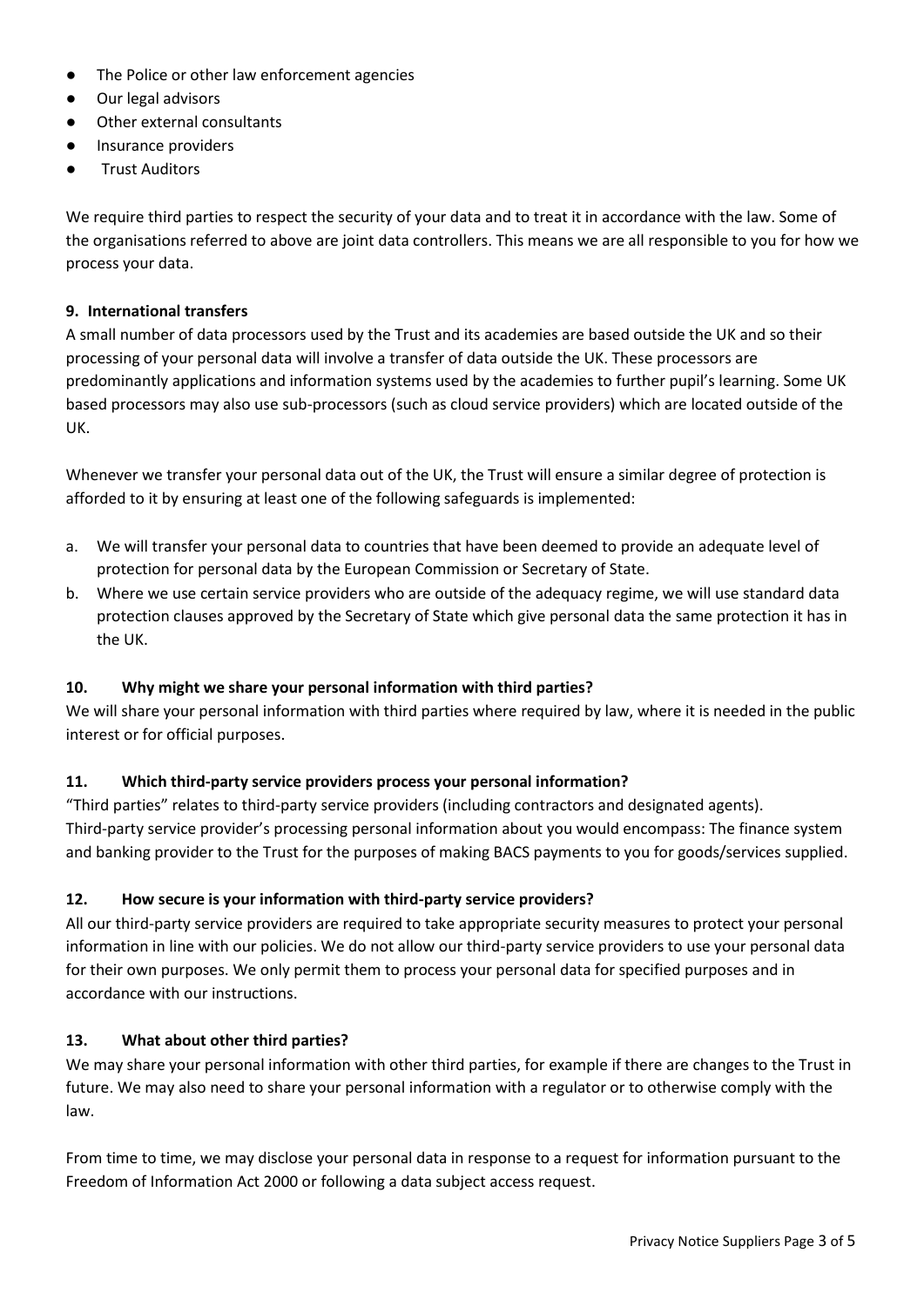We may approach you for your consent but, in any event, we will only disclose your personal data if we are satisfied that it is reasonable to do so in all the circumstances. This means that we may refuse to disclose some or all of your personal data following receipt of such a request.

## **14. Data security**

We have put in place measures to protect the security of your information. Details of these measures are available upon request.

Third parties who are processing personal data on our behalf will only process your personal information on our instructions and where they have agreed to treat the information confidentially and to keep it secure. We have put in place appropriate security measures to prevent your personal information from being accidentally lost, used or accessed in an unauthorised way including alteration or disclosure. In addition, we limit access to your personal information to those employees, agents, contractors and other third parties who have a business need to know. They will only process your personal information on our instructions and they are subject to a duty of confidentiality. Details of these measures may be obtained from the DPO. We have put in place procedures to deal with any suspected data security breach and will notify you and any applicable regulator of a suspected breach where we are legally required to do so.

## **15. Data retention, storage & disposal: How long will we use your information for?**

We will only retain your personal information for as long as necessary to fulfil the purposes we collected it for, including for the purposes of satisfying any legal, accounting, insurance or reporting requirements. Please refer to the Data Storage, Retention Disposal Polic[y](https://www.google.com/url?q=https://wellspringacademytrust.co.uk/about-us/policies-documents/&sa=D&ust=1598618633979000&usg=AFQjCNH0s_FFew5TY9fs7daie4z3RtS6Gw) for further details on the Pennine Academies Yorkshire data retention periods. To determine the appropriate retention period for personal data, we consider the amount, nature, and sensitivity of the personal data, the potential risk of harm from unauthorised use or disclosure of your personal data, the purposes for which we process your personal data and whether we can achieve those purposes through other means, and the applicable legal requirements.

In some circumstances we may anonymise your personal information so that it can no longer be associated with you, in which case we may use such information without further notice to you. Once you are no longer a supplier to the Trust we will retain and securely destroy your personal information in accordance with applicable laws and regulations.

# **16. Rights of Access, Correction, Erasure, And Restriction: Your duty to inform us of changes**

It is important that the personal information we hold about you is accurate and current. Please keep us informed if your personal information changes whilst you are a supplier of goods/services to the trust.

## **17. Your rights in connection with personal information**

Under certain circumstances, by law you have the right to:

- **Request access** to your personal information (data subject access request). This enables you to receive a copy of the personal information we hold about you and to check that we are lawfully processing it.
- **Request correction** of the personal information that we hold about you. This enables you to have any incomplete or inaccurate information we hold about you corrected.
- **Request erasure** of your personal information. This enables you to ask us to delete or remove personal information where there is no good reason for us continuing to process it. You also have the right to ask us to delete or remove your personal information where you have exercised your right to object to processing (see below).
- **Object to processing** of your personal information where we are relying on a legitimate interest (or those of a third party) and there is something about your particular situation which makes you want to object to